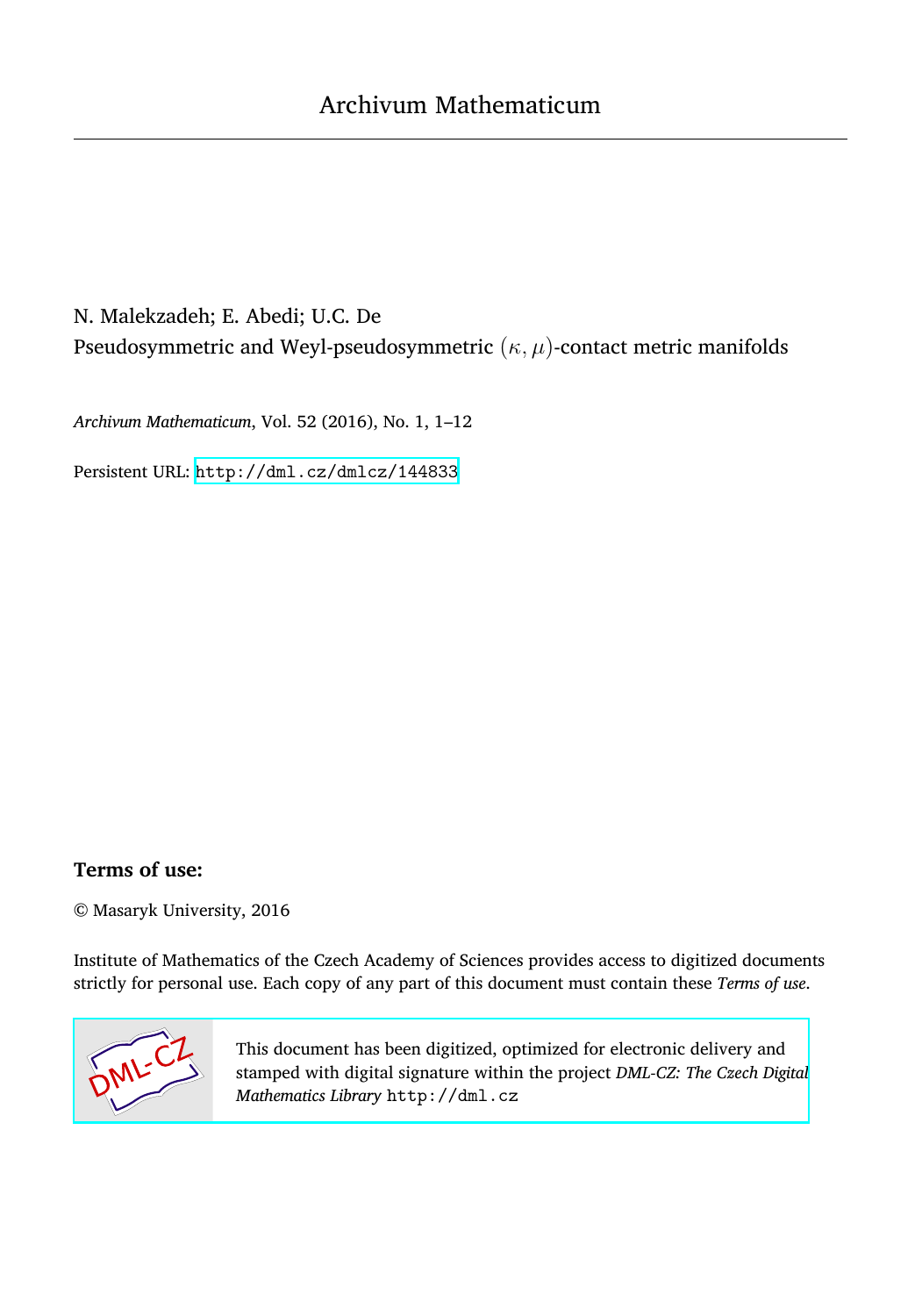# **PSEUDOSYMMETRIC AND WEYL-PSEUDOSYMMETRIC (***κ, µ***)-CONTACT METRIC MANIFOLDS**

N. Malekzadeh, E. Abedi, and U.C. De

Abstract. In this paper we classify pseudosymmetric and Ricci-pseudosymmetric  $(\kappa, \mu)$ -contact metric manifolds in the sense of Deszcz. Next we characterize Weyl-pseudosymmetric (*κ, µ*)-contact metric manifolds.

#### 1. INTRODUCTION

Chaki [\[5\]](#page-11-0) and Deszcz [\[11\]](#page-11-1) introduced two different concept of a pseudosymmetric manifold. In both senses various properties of pseudosymmetric manifolds have been studied  $([5]-[10])$  $([5]-[10])$  $([5]-[10])$  $([5]-[10])$  $([5]-[10])$ . We shall study properties of pseudosymmetric, Ricci-pseudosymmetric and Weyl-pseudostymmetric manifolds in the sense of Deszcz.

A Riemannian manifold is called semisymmetric if  $R(X, Y) \cdot R = 0$  where  $X, Y \in \chi(M)$ , [\[24\]](#page-12-0). Deszcz [\[11\]](#page-11-1) generalized the concept of semisymmetry and introduced pseudosymmetric manifolds. Let  $(M^n, q)$ ,  $n > 3$  be a Riemannian manifold. We denote by  $\nabla$ , *R* and  $\tau$  the Levi–Civita connection, the curvature tensor and the scalar curvature of  $(M, g)$ , respectively. We define endomorphism *X* ∧ *Y* for arbitrary vector field *Z*,  $(0, k)$ -tensor *T* and  $(1, k)$ -tensor *T*<sub>1</sub>,  $k ≥ 1$ , by

<span id="page-1-1"></span>
$$
(1) \qquad (X \wedge Y)Z = g(Y, Z)X - g(X, Z)Y,
$$

(2) 
$$
((X \wedge Y) \cdot T)(X_1, X_2, \dots, X_k) = -T((X \wedge Y)X_1, X_2, \dots, X_k) - \dots - T(X_1, \dots, X_{k-1}, (X \wedge Y)X_k),
$$

and

<span id="page-1-0"></span>(3)  
\n
$$
((X \wedge Y) \cdot T_1)(X_1, X_2, \dots, X_k) = (X \wedge Y)T_1(X_1, X_2, \dots, X_k) - T_1((X \wedge Y)X_1, X_2, \dots, X_k) - \dots - T_1(X_1, \dots, X_{k-1}, (X \wedge Y)X_k),
$$

<sup>2010</sup> *Mathematics Subject Classification*: primary 53D10; secondary 53C35.

*Key words and phrases*: pseudosymmetric, Ricci-pseudosymmetric, Weyl-pseudosymmetric,  $(\kappa, \mu)$ -manifolds.

Received April 28, 2015, revised September 2015. Editor O. Kowalski. DOI: [10.5817/AM2016-1-1](http://dx.doi.org/10.5817/AM2016-1-1)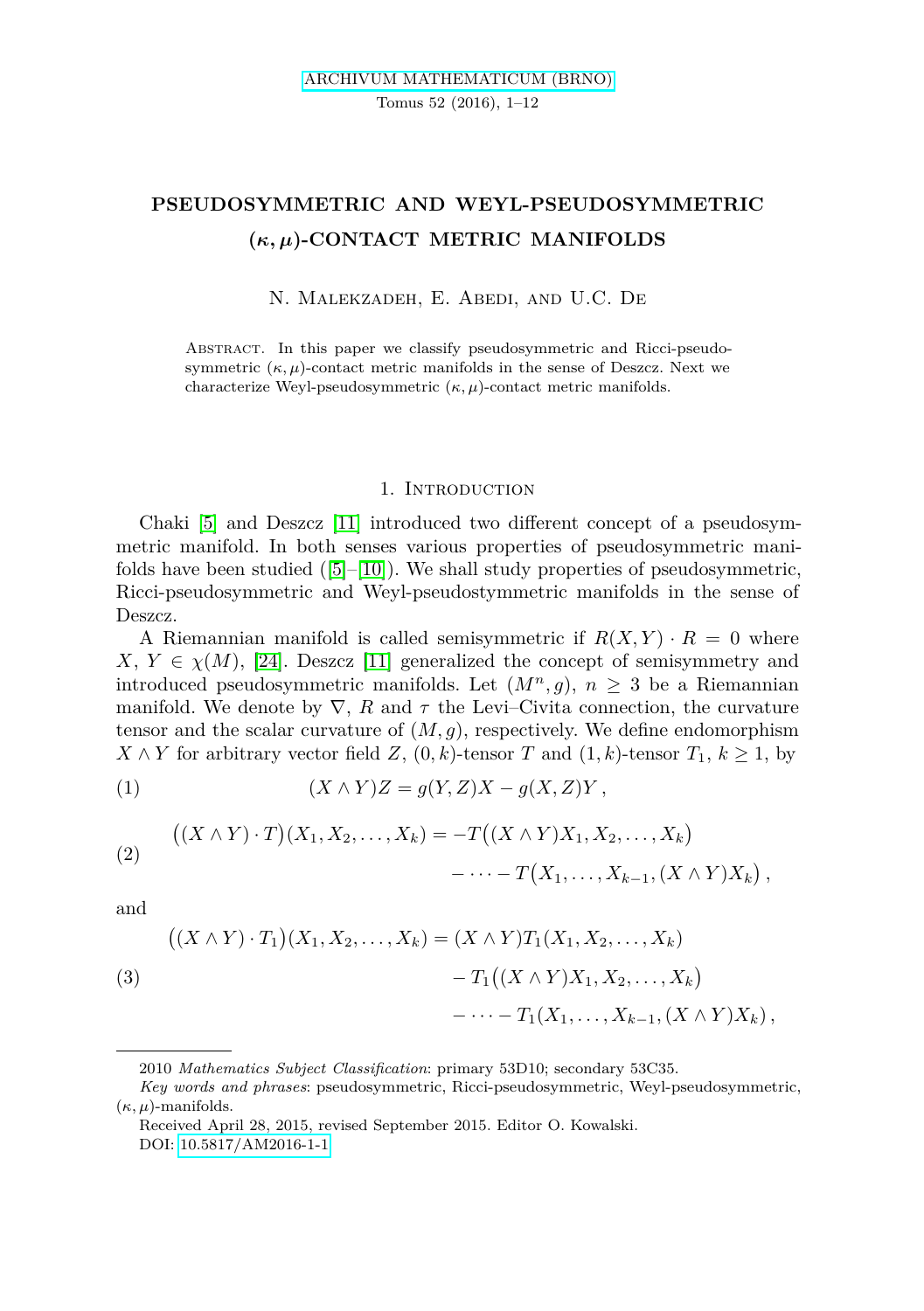respectively. For a  $(0, k)$ -tensor field *T*, the  $(0, k+2)$  tensor fields  $R \cdot T$  and  $Q(g, T)$ are defined by  $([1], [11])$  $([1], [11])$  $([1], [11])$  $([1], [11])$  $([1], [11])$ 

<span id="page-2-0"></span>(4)  
\n
$$
(R \cdot T)(X_1, \dots, X_k; X, Y) = (R(X, Y) \cdot T)(X_1, \dots, X_k)
$$
\n
$$
= -T(R(X, Y)X_1, X_2, \dots, X_k)
$$
\n
$$
- \dots - T(X_1, \dots, X_{k-1}, R(X, Y)X_k),
$$

and

<span id="page-2-1"></span>(5) 
$$
Q(g,T)(X_1,\ldots,X_k;X,Y) = -T((X \wedge Y)X_1,X_2,\ldots,X_k) - \cdots - T(X_1,\ldots,X_{k-1},(X \wedge Y)X_k).
$$

A Riemannian manifold *M* is said to be pseudosymmetric if the tensors *R* · *R* and *Q*(*g, R*) are linearly dependent at every point of *M*, i.e.

(6) 
$$
R \cdot R = L_R Q(g, R).
$$

This is equivalent to

(7) 
$$
(R(X,Y)\cdot R)(U,V,W) = L_R[((X\wedge Y)\cdot R)(U,V,W)]
$$

holding on the set  $U_R = \{x \in M : Q(q, R) \neq 0 \text{ at } x\}$ , where  $L_R$  is some function on  $U_R$ , [\[11\]](#page-11-1). The manifold *M* is called pseudosymmetric of constant type if *L* is constant. Particularly if  $L_R = 0$  then *M* is a semisymmetric manifold. The manifold *M* is said to be locally symmetric if  $\nabla R = 0$ . Obviously locally symmetric spaces are semisymmetric, [\[25\]](#page-12-1).

Let *S* denote the Ricci tensor of  $M^{2n+1}$ . The Ricci operator *Q* is the symmetric endomorphism on the tangent space given by

$$
(8) \tS(X,Y) = g(QX,Y).
$$

If the tensors  $R \cdot S$  and  $Q(g, S)$  are linearly dependent at every point of *M*, i.e.

$$
(9) \t\t R \cdot S = L_S Q(g, S),
$$

then *M* is called Ricci-pseudosymmetric. This is equivalent to

(10) 
$$
(R(X,Y)\cdot S)(Z,W) = L_S[(X\wedge Y)\cdot S)(Z,W)]
$$

holds on the set  $U_S = \{x \in M : S - \frac{\tau}{n}g \neq 0 \text{ at } x\}$ , for some function  $L_S$  on  $U_S$ ([7], [19]). We note that  $U_S \subset U_R$  and on 3-dimensional Riemannian manifolds we have  $U_s = U_R$ . Every pseudosymmetric manifold is Ricci-pseudosymmetric but the converse statement is not true.

<span id="page-2-2"></span>The Weyl conformal curvature operator *C* is defined by

$$
(11) C(X,Y)Z = R(X,Y)Z - \frac{1}{2n-1}\left\{(X \wedge QY)Z + (QX \wedge Y)Z - \frac{\tau}{2n}(X \wedge Y)Z\right\}.
$$

If  $C = 0$ ,  $n \geq 3$ , then *M* is called conformally flat. If the tensors  $R \cdot C$  and  $Q(g, C)$ are linearly dependent, then *M* is called Weyl-pseudosymmetric. This is equivalent to the statement that

$$
(R \cdot C)(U, V, W, X, Y) = L_C[(X \wedge Y) \cdot C)(U, V)W]
$$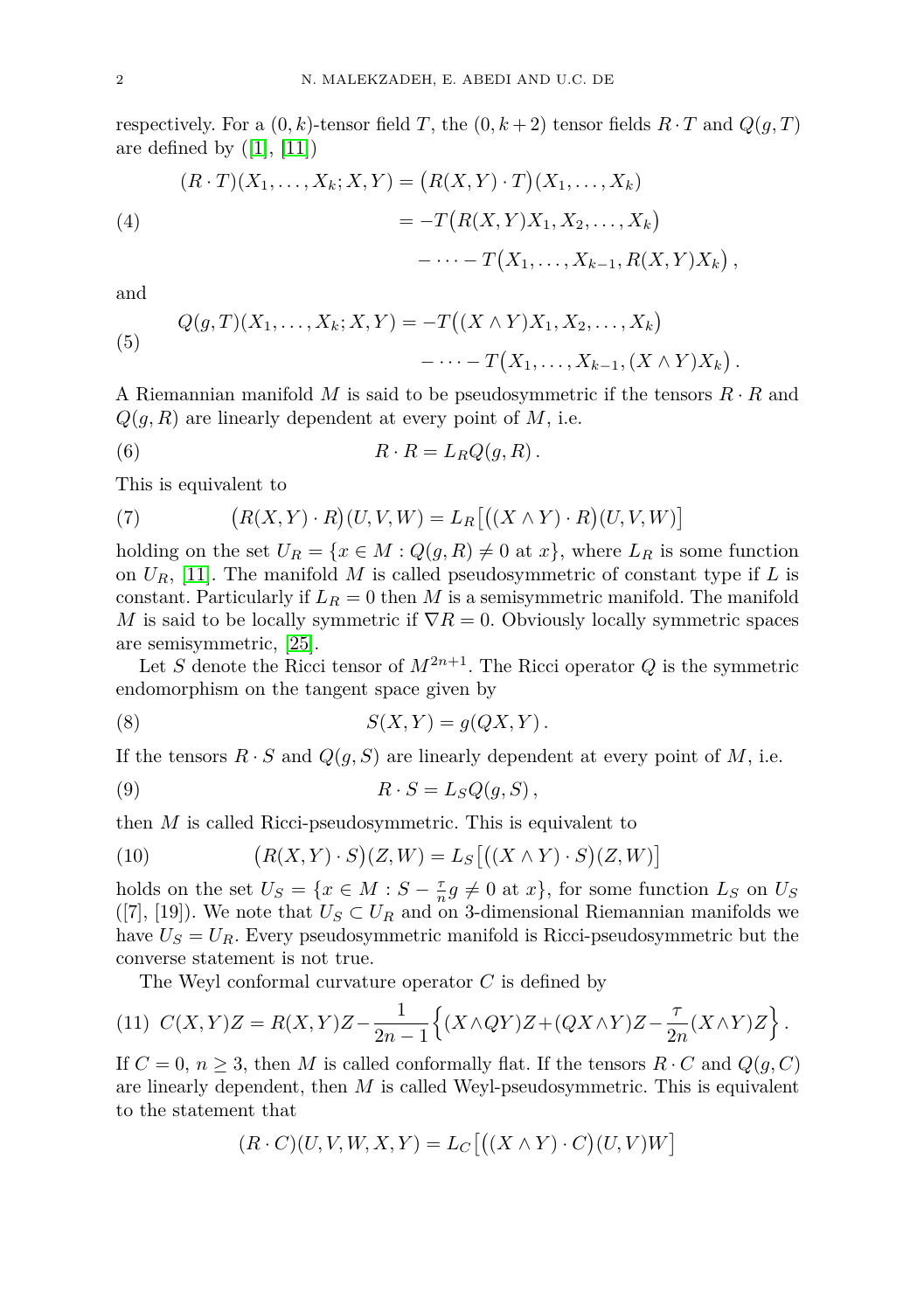holds on the set  $U_C = \{x \in M : C \neq 0 \text{ at } x\}$ , where  $L_C$  is defined on  $U_C$ . If  $R \cdot C = 0$ , then *M* is called Weyl-semisymmetric. If  $\nabla C = 0$ , then *M* is called conformally symmetric ([\[21\]](#page-12-2), [\[23\]](#page-12-3)).

3-dimensional pseudosymmetric spaces of constant type have been studied by Kowalski and Sekizawa ([\[16\]](#page-11-4)–[\[17\]](#page-11-5)). Conformally flat pseudosymmetric spaces of constant type were classified by Hashimoto and Sekizawa for dimension three, [\[14\]](#page-11-6) and by Calvaruso for dimensions *>* 2, [\[4\]](#page-11-7). In dimension three, Cho and Inoguchi studied pseudosymmetric contact homogeneous manifolds, [\[6\]](#page-11-8). Cho et al. treated the conditions that 3-dimensional trans-Sasakians, non-Sasakian generalized (*κ, µ*)-spaces and quasi-Sasakians manifolds be pseudosymmetric, [\[1\]](#page-11-3). Belkhelfa et al. obtained some results on pseudosymmetric Sasakian space forms, [\[1\]](#page-11-3). Finally some classes of pseudosymmetric contact metric 3-manifolds have been studied by Gouli-Andreou and Moutafi ([\[12\]](#page-11-9), [\[13\]](#page-11-10)).

Papantoniou classified semisymmetric  $(\kappa, \mu)$ -contact metric manifolds ([\[22,](#page-12-4) Theorem 3.4]). As a generalization, in this paper, we study pseudosymmetric (*κ, µ*)-contact metric manifolds.

This paper is organized as follows. After some preliminaries on  $(\kappa, \mu)$ -contact metric manifolds, in Section [3](#page-5-0) we study pseudosymmetric and Ricci-pseudosymmetric (*κ, µ*)-contact metric manifolds. Next in Section [4,](#page-9-0) we characterize Weyl-pseudosymmetric  $(\kappa, \mu)$ -contact metric manifolds.

#### 2. Preliminaries

A contact manifold is an odd-dimensional  $C^{\infty}$  manifold  $M^{2n+1}$  equipped with a global 1-form  $\eta$  such that  $\eta \wedge (d\eta)^n \neq 0$  everywhere. Since  $d\eta$  is of rank 2*n*, there exists a unique vector field  $\xi$  on  $M^{2n+1}$  satisfying  $\eta(\xi) = 1$  and  $d\eta(\xi, X) = 0$  for any  $X \in \chi(M)$  is called the Reeb vector field or characteristic vector field of *η*. A Riemannian metric *g* is said to be an associated metric if there exists a (1,1) tensor field  $\varphi$  such that

$$
d\eta(X,Y) = g(X,\varphi Y), \qquad \eta(X) = g(X,\xi), \qquad \varphi^2 = -I + \eta \otimes \xi.
$$

The structure  $(\varphi, \xi, \eta, g)$  is called a contact metric structure and a manifold  $M^{2n+1}$ with a contact metric structure is said to be a contact metric manifold. Given a contact metric structure ( $\varphi, \xi, \eta, q$ ), we define a (1, 1) tensor field *h* by  $h = (1/2)\mathcal{L}_{\xi}\varphi$ where  $\mathcal L$  denotes the operator of Lie differentiation. A contact metric manifold for which  $\xi$  is a Killing vector field is called a  $K$ -contact manifold. It is well known that a contact manifold is *K*-contact if and only if  $h = 0$ . A contact metric manifold is said to be a Sasakian manifold if

<span id="page-3-0"></span>
$$
(\nabla_X \varphi)Y = g(X, Y)\xi - \eta(Y)X
$$

in which case

(12) 
$$
R(X,Y)\xi = \eta(Y)X - \eta(X)Y.
$$

Note that a Sasakian manifold is *K*-contact, but the converse holds only if dim  $M = 3$ .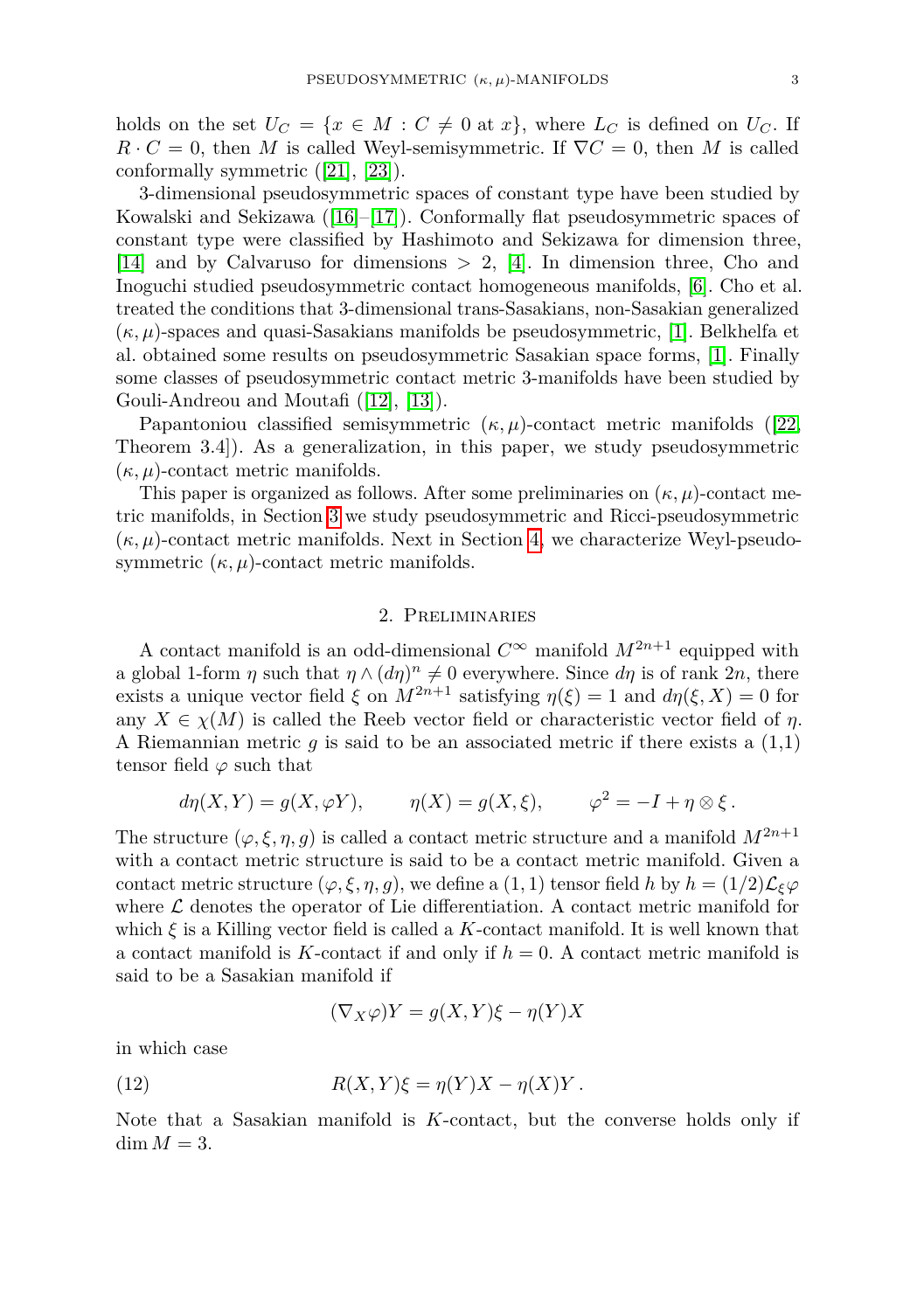A contact manifold is said to be *η*-Einstein if the Ricci operator *Q* satisfies the condition

(13) 
$$
Q = a \operatorname{Id} + b\eta \otimes \xi,
$$

where *a* and *b* are smooth functions on  $M^{2n+1}$ .

The sectional curvature  $K(\xi, X)$  of a plane section spanned by  $\xi$  and a vector *X* orthogonal to *ξ* is called a *ξ*-sectional curvature, while the sectional curvature  $K(X, \varphi X)$  is called a  $\varphi$ -sectional curvature.

The  $(\kappa, \mu)$ -nullity distribution of a contact metric manifold  $M(\varphi, \xi, \eta, g)$  is a distribution, [\[3\]](#page-11-11)

$$
N(\kappa, \mu): p \to N_p(\kappa, \mu) = \left\{ W \in T_p M \mid R(X, Y)W
$$
  
=  $\kappa[g(Y, W)X - g(X, W)Y] + \mu[g(Y, W)hX - g(X, W)hY] \right\},$ 

where  $\kappa, \mu$  are real constants. Hence if the characteristic vector field  $\xi$  belongs to the  $(\kappa, \mu)$ -nullity distribution, then we have

<span id="page-4-0"></span>(14) 
$$
R(X,Y)\xi = \kappa \left\{ \eta(Y)X - \eta(X)Y \right\} + \mu \left\{ \eta(Y)hX - \eta(X)hY \right\}.
$$

A contact metric manifold satisfying [\(14\)](#page-4-0) is called a (*κ, µ*)-contact metric manifold. If *M* be a  $(\kappa, \mu)$ -contact metric manifold, then the following relations hold, [\[3\]](#page-11-11):

<span id="page-4-3"></span>
$$
(15) \t S(X,\xi) = 2nk\eta(X),
$$

$$
(16) \tQ\xi = 2nk\xi,
$$

<span id="page-4-5"></span>
$$
(17) \qquad \qquad h^2 = (k-1)\varphi^2 \,,
$$

<span id="page-4-1"></span>(18) 
$$
R(\xi, X)Y = \kappa \{ g(X, Y)\xi - \eta(Y)X \} + \mu \{ g(hX, Y)\xi - \eta(Y)hX \},
$$

<span id="page-4-4"></span>(19) 
$$
S(X,Y) = [2(n-1) - n\mu]g(X,Y) + [2(n-1) + \mu]g(hX,Y) + [2(1-n) + n(2\kappa + \mu)]\eta(X)\eta(Y),
$$

<span id="page-4-6"></span>
$$
\tau = 2n(2(n-1) + \kappa - n\mu),
$$

<span id="page-4-2"></span>(21) 
$$
Q\varphi - \varphi Q = 2[2(n-1) + \mu]h\varphi.
$$

We note that if  $M^{2n+1}$  be a  $(\kappa, \mu)$ -contact metric manifold, then  $\kappa \leq 1$ , [\[3\]](#page-11-11). When  $\kappa$  < 1, the nonzero eigenvalues of *h* are  $\pm\sqrt{1-\kappa}$  each with multiplicity *n*. Let  $\lambda$  and *D* denote the positive eigenvalue of *h* and the distribution Ker  $\eta$  respectively. Then  $M^{2n+1}$  admits three mutually orthogonal and integrable distributions  $D(0), D(\lambda)$ and  $D(-\lambda)$  defined by the eigenspaces of *h*, [\[26\]](#page-12-5). We easily check that Sasakian manifolds are contact  $(\kappa, \mu)$ -manifolds with  $\kappa = 1$  and  $h = 0$ , [\[3\]](#page-11-11). In particular, if  $\mu = 0$ , then we obtain the condition of *k*-nullity distribution introduced by Tanno, [\[26\]](#page-12-5).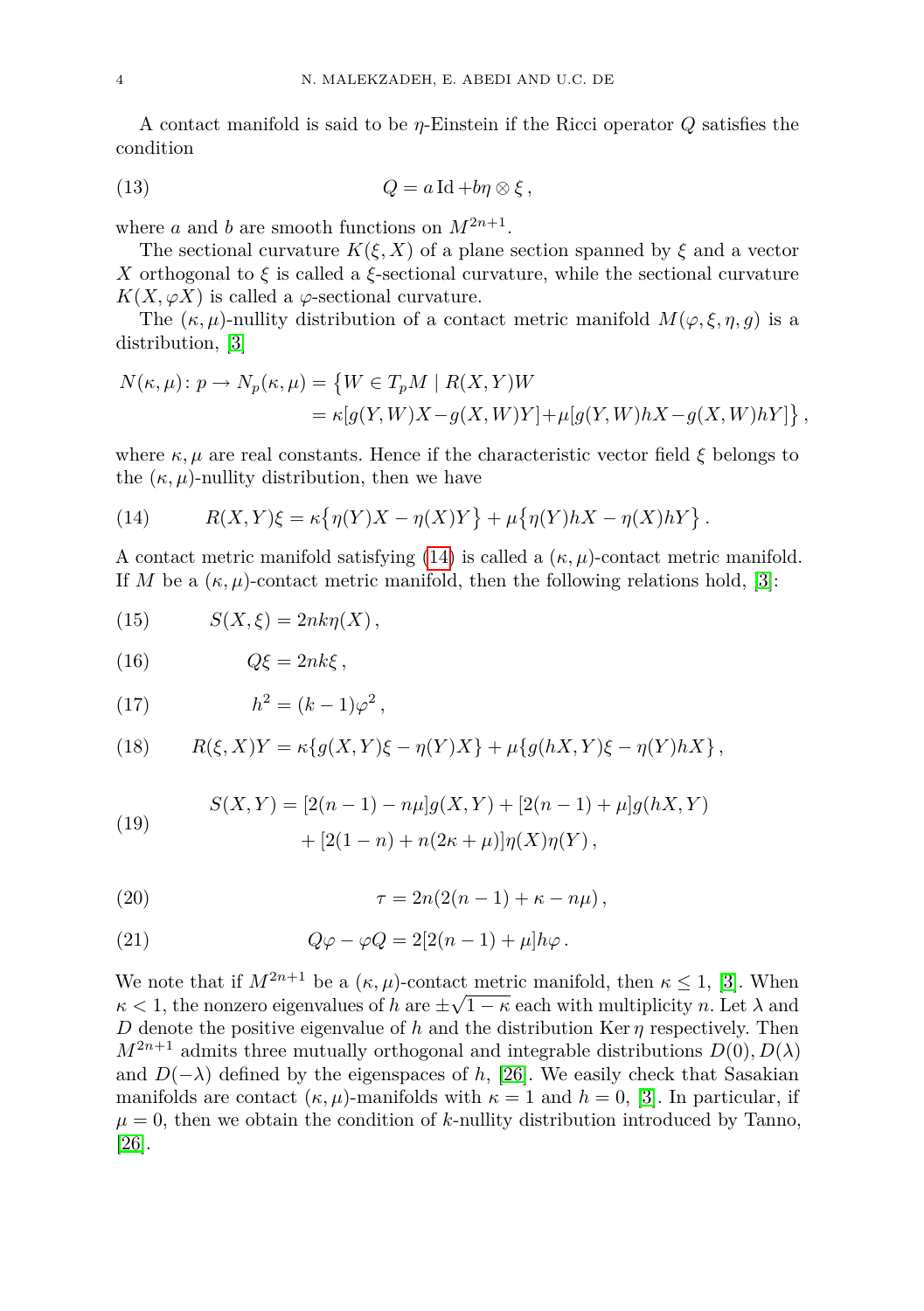### 3. Pseudosymmetric and Ricci-pseudosymmetric  $(\kappa, \mu)$ -MANIFOLDS

<span id="page-5-0"></span>We know that [\[2\]](#page-11-12) if  $M^{2n+1}$  be a contact metric manifold and  $R_{XY}\xi = 0$  for all vector fields *X* and *Y*, then  $M^{2n+1}$  is locally isometric to the Riemannian product of a flat  $(n + 1)$ -dimensional manifold and an *n*-dimensional manifold of positive constant curvature 4.

In [\[3\]](#page-11-11) Blair et al. studied the condition of  $(\kappa, \mu)$ -nullity distribution on a contact manifold and obtained the following theorem.

**Theorem 1.** Let  $M^{2n+1}(\varphi,\xi,\eta,g)$  be a contact manifold with  $\xi$  belonging to the  $(\kappa, \mu)$ -nullity distribution. If  $\kappa < 1$ , then for any X orthogonal to  $\xi$  the following *formulas hold:*

1. *The ξ-sectional curvature K*(*X, ξ*) *is given by*

$$
K(X,\xi) = \kappa + \mu g(hX,X) = \begin{cases} \kappa + \lambda \mu & \text{if } X \in D(\lambda) \\ \kappa + \lambda \mu & \text{if } X \in D(-\lambda) \end{cases}
$$

2. *The sectional curvature of a plan section*  $\{X, Y\}$  *normal to*  $\xi$  *is given by* 

<span id="page-5-3"></span>(22) 
$$
K(X,Y) = \begin{cases} \text{i)} & 2(1+\lambda) - \mu & \text{if } X, Y \in D(\lambda) \\ \text{ii)} & -(\kappa + \mu)[g(X,\varphi Y)]^2 & \text{for any unit vectors} \\ \text{iii)} & 2(1-\lambda) - \mu & \text{if } X, Y \in D(-\lambda), \ n > 1. \end{cases}
$$

Pseudosymmetric contact 3-manifold were studied in [\[6\]](#page-11-8) and following result obtained.

<span id="page-5-4"></span>**Theorem 2.** *Contact Riemannian 3-manifolds such that*  $Q\varphi = \varphi Q$  *are pseudosymmetric. In particular, every Sasakian 3-manifold is a pseudosymmetric space of constant type.*

Firstly we give the following propositions.

**Proposition 1.** *Let*  $M^{2n+1}$  *be a*  $(\kappa, \mu)$ *-contact metric pseudosymmetric manifold. Then for any unit vector fields*  $X, Y \in \chi(M)$  *orthogonal to*  $\xi$  *and such that*  $g(X, Y) = 0$  *we have:* 

$$
\begin{aligned}\n\{ (\kappa - L_R)g(X, R(X, Y)Y) + \mu g(hX, R(X, Y)Y) - \kappa(\kappa - L_R) \\
&- \mu(\kappa - L_R)g(hY, Y) - \kappa \mu g(hX, X) - \mu^2 g(hX, X)g(hY, Y) \\
&+ \mu^2 g^2(hX, Y)\}\xi\n\end{aligned}
$$
\n(23) 
$$
- (\kappa - L_R)g(R(X, Y)Y, \xi)X - \mu g(R(X, Y)Y, \xi)hX = 0.
$$

<span id="page-5-2"></span>**Proof.** Since *M* is pseudosymmetric then

<span id="page-5-1"></span>(24)  $R(\xi, X) \cdot R$   $(U, V)W = L_R [( (\xi \wedge X) \cdot R) (U, V)W ]$ .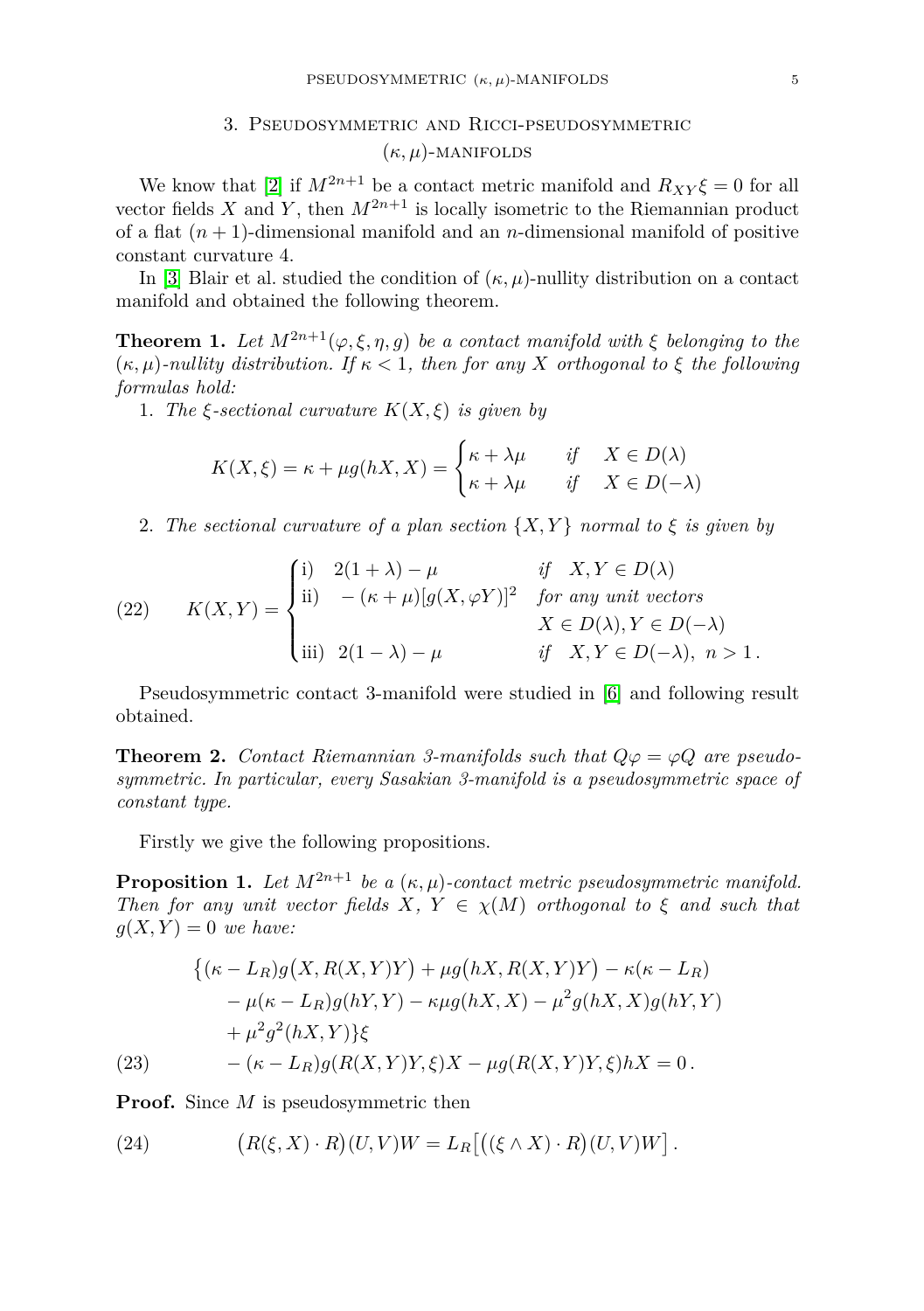Putting  $U = X$  and  $V = W = Y$  in [\(24\)](#page-5-1) and using [\(3\)](#page-1-0) and [\(4\)](#page-2-0), we get

(25) 
$$
R(\xi, X) \cdot R(X, Y)Y - R(R_{\xi X}X, Y)Y - R(X, R_{\xi X}Y)Y - R(X, Y)R_{\xi X}Y = L_R\{(\xi \wedge X) \cdot R(X, Y)Y - R((\xi \wedge X)X, Y)Y - R(X, Y)((\xi \wedge X)Y)Y - R(X, Y)((\xi \wedge X)Y)\}e.
$$

<span id="page-6-0"></span>From [\(1\)](#page-1-1) and [\(18\)](#page-4-1) one can easily get the result.

<span id="page-6-1"></span>**Proposition 2.** *Every pseudosymmetric Sasakian manifold with*  $L_R \neq 1$  *is of constant curvature* 1*.*

**Proof.** Let *X* and *Y* be tangent vectors such that  $\eta(X) = \eta(Y) = 0$  and  $g(X, Y) = 0$ . Since *M* is Sasakian then  $\kappa = 1$  and  $h = 0$ . Using [\(12\)](#page-3-0) and [\(18\)](#page-4-1) in equation [\(25\)](#page-6-0) and direct computations we get

$$
(1 - L_R)\{\eta(R(X, Y)Y)X - g(X, R(X, Y)Y)\xi + g(X, X)g(Y, Y)\xi\} = 0.
$$

Since  $L_R \neq 1$  then

(26) 
$$
\eta(R(X,Y)Y)X - g(X,R(X,Y)Y)\xi + g(X,X)g(Y,Y)\xi = 0.
$$

Taking the inner product with *ξ* gives

(27) 
$$
g(X, R(X, Y)Y) = g(X, X)g(Y, Y).
$$

Then  $(M^{2n+1}, g)$  is of constant  $\varphi$ -sectional curvature 1 and hence it is of constant curvature 1, [\[19\]](#page-12-6).  $\Box$ 

**Theorem 3.** Let  $M^{2n+1}$ ,  $n > 1$  be a  $(\kappa, \mu)$ -contact metric pseudosymmetric *manifold. Then*  $M^{2n+1}$  *is either* 

- 1) *A Sasakian manifold of constant sectional curvature* 1 *if*  $L_R \neq 1$  *or*
- 2) *Locally isometric to the product of a flat* (*n* + 1)*-dimensional Euclidean manifold and an n-dimensional manifold of constant curvature* 4*.*

**Proof.** If  $\kappa = 1$  then *M* is a Sasakian manifold and result get from Proposition [2.](#page-6-1) Let  $\kappa < 1$  and X, Y are orthonormal vectors of the distribution  $D(\lambda)$ . Applying the relation [\(23\)](#page-5-2) for  $hX = \lambda X$ ,  $hY = \lambda Y$  we get

$$
\{(\kappa - L_R + \mu \lambda)g(X, R(X, Y)Y) - \kappa(\kappa - L_R) - \mu \lambda(\kappa - L_R) - \kappa \mu \lambda - \mu^2 \lambda^2\}\xi
$$

<span id="page-6-2"></span>
$$
(28) \quad -(\kappa - L_R + \mu \lambda)g(R(X,Y)Y,\xi)X = 0.
$$

Considering *ξ*-component of [\(28\)](#page-6-2) gives

<span id="page-6-3"></span>(29) i) 
$$
K(X,Y) = \kappa + \lambda \mu
$$
 or ii)  $\kappa = -\lambda \mu + L_R$ .

Comparing part  $(i)$  of equations  $(22)$  and  $(29)$  gives

<span id="page-6-5"></span>
$$
\mu = 1 + \lambda.
$$

Let *X*,  $Y \in D(-\lambda)$  and  $g(X, Y) = 0$ . Putting  $hX = -\lambda X$  and  $hY = -\lambda Y$  in [\(23\)](#page-5-2) and taking the inner product with  $\xi$  we get

<span id="page-6-4"></span>(31) i) 
$$
K(X,Y) = \kappa - \lambda \mu
$$
 or ii)  $\kappa = \lambda \mu + L_R$ .

Comparing the equations  $(22)(iii)$  $(22)(iii)$  and  $(31)(i)$  $(31)(i)$  we have

<span id="page-6-6"></span>(32) i)  $\mu = 1 - \lambda$  or ii)  $\lambda = 1$ .

$$
\Box
$$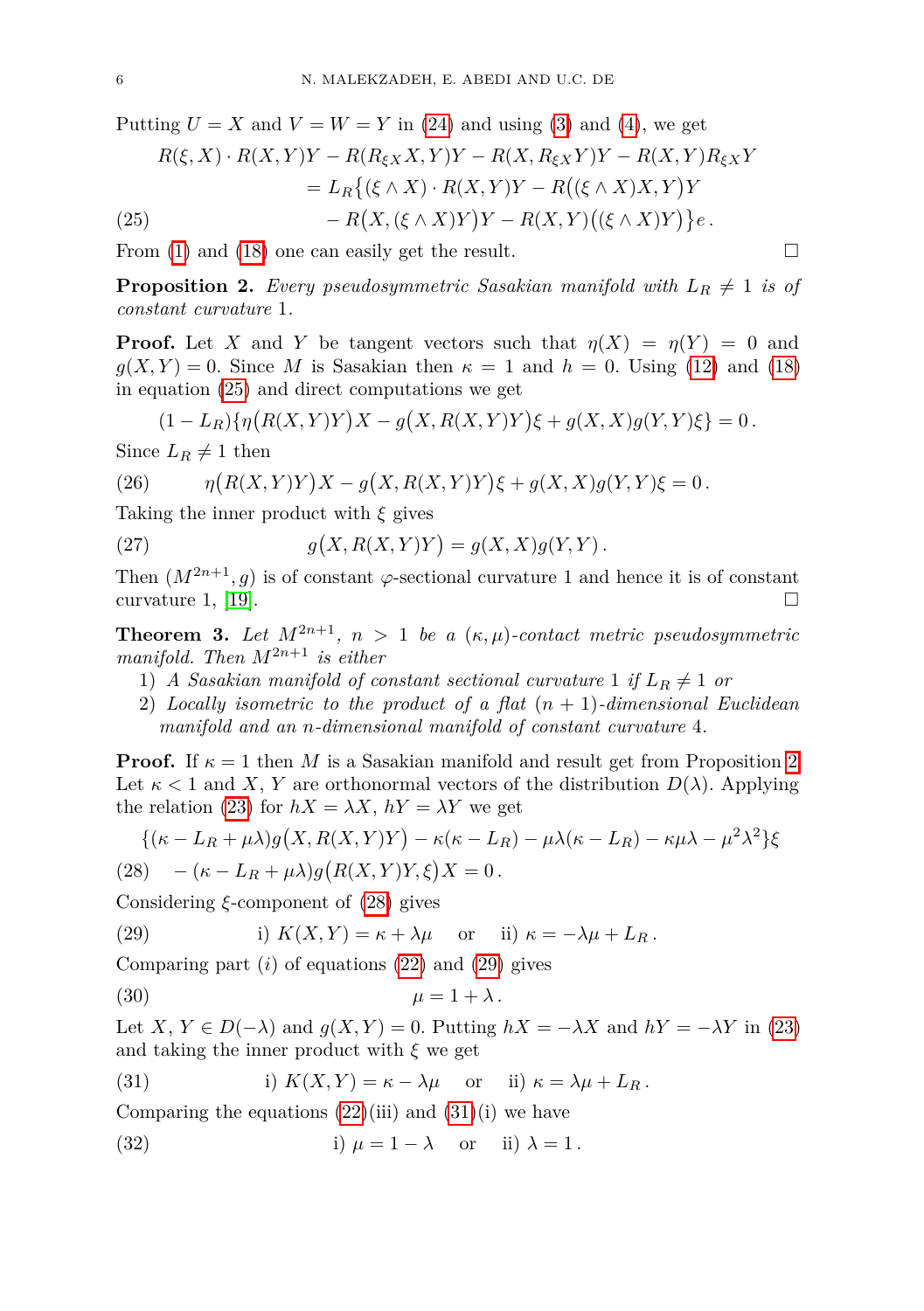In the case  $X \in D(\lambda)$  and  $Y \in D(-\lambda)$  equation [\(23\)](#page-5-2) is reduced to

$$
\{(\kappa - L_R + \mu \lambda)g(X, R(X, Y)Y) - \kappa(\kappa - L_R) + \mu \lambda(\kappa - L_R) - \kappa \mu \lambda + \mu^2 \lambda^2\}\xi
$$
  
(33) 
$$
-(\kappa - L_R + \mu \lambda)g(R(X, Y)Y, \xi)X = 0,
$$

from which taking the inner products with *ξ* we have

<span id="page-7-0"></span>(34) i) 
$$
K(X,Y) = \kappa - \lambda \mu
$$
 or  $\kappa = -\lambda \mu + L_R$ ,

while if *X* ∈ *D*(−*λ*) and *Y* ∈ *D*(*λ*) we similarly prove that

<span id="page-7-1"></span>(35) i) 
$$
K(X,Y) = \kappa + \lambda \mu
$$
 or  $\kappa = \lambda \mu + L_R$ .

By the combination now of the equation  $(29)(ii)$  $(29)(ii)$ ,  $(30)$ ,  $(31)(ii)$  $(31)(ii)$ ,  $(32)$ ,  $(34)$  and  $(35)$ we establish the following nine systems among the unknowns  $\kappa, \lambda, \mu$  and  $L_R$ .

1) 
$$
\{\mu = 1 - \lambda, \ \mu = 1 + \lambda, \ \lambda = 0\}
$$
  
\n2) 
$$
\{\kappa = -\lambda\mu + L_R, \ \kappa = \lambda\mu + L_R, \ \mu = 0, \ \lambda > 0\}
$$
  
\n3) 
$$
\{\kappa = -\lambda\mu + L_R, \ \lambda = 1, \ \mu = 0\}
$$
  
\n4) 
$$
\{\kappa = -\lambda\mu + L_R, \ \lambda = 1, \ \mu = L_R\}
$$
  
\n5) 
$$
\{K(X, Y) = \kappa + \lambda\mu, \ K(X, Y) = \kappa - \lambda\mu, \ \mu = 1 - \lambda, \ \kappa = -\lambda\mu + L_R\}
$$
  
\n6) 
$$
\{\mu = 1 + \lambda, \ \lambda = 1, \ L_R = \pm 2\}
$$
  
\n7) 
$$
\{\mu = 1 + \lambda, \ K(X, Y) = \kappa - \lambda\mu, \ K(X, Y) = \kappa + \lambda\mu\}
$$
  
\n8) 
$$
\{\kappa = -\lambda\mu + L_R, \ \mu = 1 - \lambda, \ K(X, Y) = \kappa + \lambda\mu\}
$$
  
\n9) 
$$
\{\mu = 1 + \lambda, \ \kappa = \lambda\mu + L_R, \ K(X, Y) = \kappa - \lambda\mu\}
$$
  
\n9) 
$$
\{\mu = 1 + \lambda, \ \kappa = \lambda\mu + L_R, \ K(X, Y) = \kappa - \lambda\mu\}
$$
  
\n10) 
$$
\{\mu = 1 + \lambda, \ \kappa = \lambda\mu + L_R, \ K(X, Y) = \kappa - \lambda\mu\}
$$

From the first system we get easily  $\mu = 1$  and since  $\lambda$  $\kappa^2 = 1 - \kappa$  we have  $\kappa = 1$ , which is a contradiction, since we required that  $\kappa < 1$ .

The systems 2, 3, 4 and 5 have as the only solution  $\kappa = 0$ ,  $\mu = 0, \lambda = 1$ ,  $L_R = 0$ . Then  $R_{XY}\xi = 0$  for any  $X, Y \in \chi(M)$  and M is locally isometric to the product  $E^{n+1}(0) \times S^n(4)$ , [\[2\]](#page-11-12). We show that remainder systems can not occur.

In system 6, from  $\lambda = 1$  we have  $\mu = 0$  and  $\kappa = 0$ . Using equation [\(34\)](#page-7-0) (or [\(35\)](#page-7-1)) and  $(22)(ii)$  $(22)(ii)$  we have  $[g(X, \varphi Y)]^2 = -1$  and this is a contradiction.

From system 7, one can get easily  $\lambda \mu = 0$ . But  $\lambda \neq 0$  (since  $\kappa < 1$ ) and then  $\mu = 0$ . Therefore  $\lambda = \mu - 1 = -1$  and this is a contradiction with  $\lambda > 0$ .

<span id="page-7-2"></span>In two last systems for all *X*,  $Y \in \chi(M)$  we have

$$
(36) \t K(X,Y) = L_R.
$$

Let  $Y = \varphi X$  in [\(36\)](#page-7-2) and comparing it with equation [\(22\)](#page-5-3)(ii) we get

$$
(37) \t\t\t L_R = -(\kappa + \mu),
$$

Replacing  $\kappa$  and  $\mu$  of two last systems in [\(37\)](#page-7-3) we get two equation

(38) 
$$
(1 - \lambda)^2 = -2L_R,
$$

$$
\quad\text{and}\quad
$$

(39) 
$$
(1 + \lambda)^2 = -2L_R,
$$

respectively. Then in systems 8 and 9  $L_R \leq 0$ .

In system 8, by virtue of  $\kappa = -\lambda \mu + L_R$  and  $\kappa = 1 - \lambda^2$ , we have

<span id="page-7-5"></span><span id="page-7-4"></span><span id="page-7-3"></span>
$$
2\lambda^2 - \lambda + (L_R - 1) = 0.
$$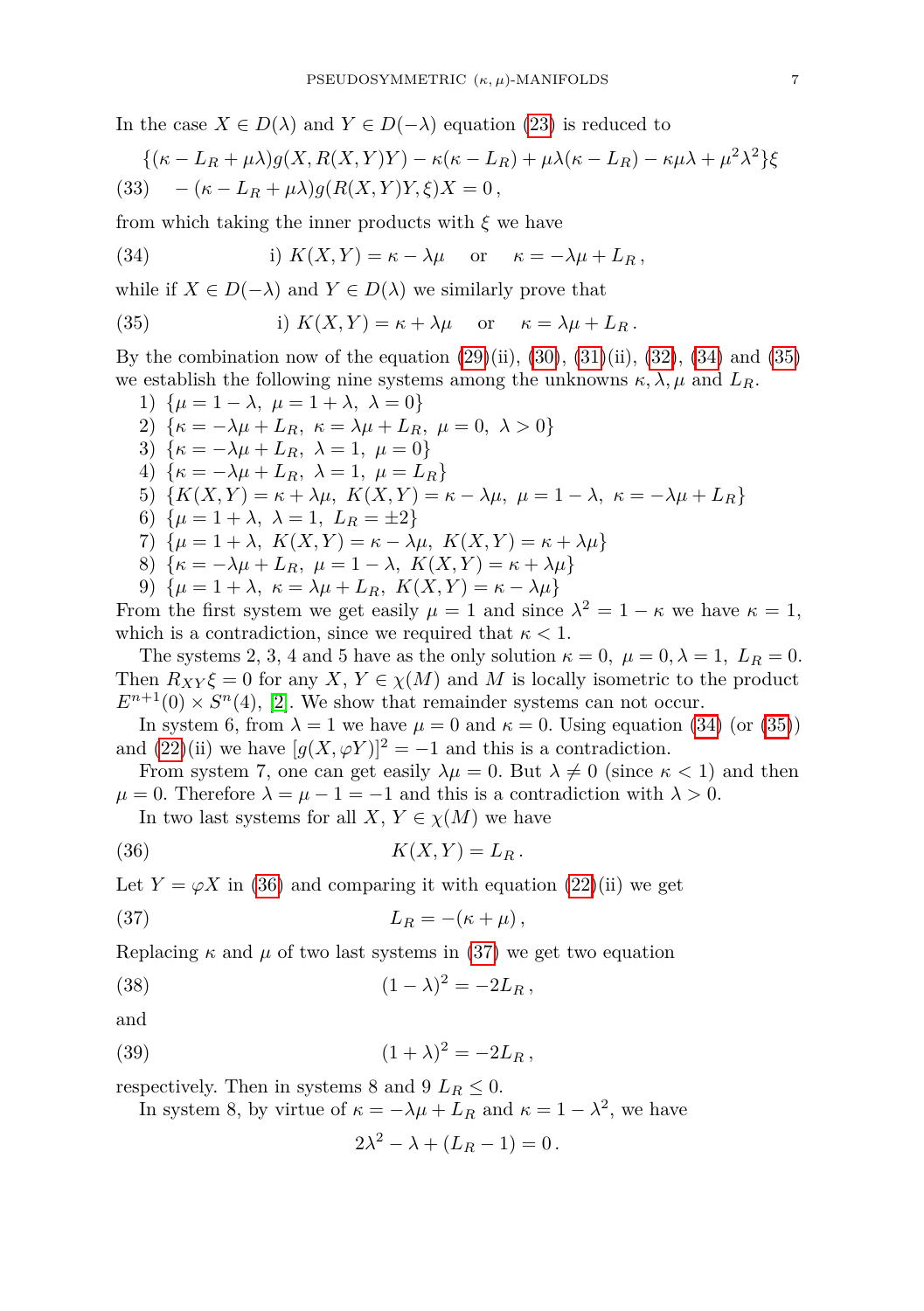This quadratic equation has two roots  $\lambda = 1 \pm \sqrt{9 - 8L_R}$ . If  $\lambda = 1 + \sqrt{9 - 8L_R}$  and replacing it in [\(38\)](#page-7-4) we get  $L_R = 1.5$  and if  $\lambda = 1 - \sqrt{9 - 8L_R}$ , since  $\lambda$  is positive, we get  $L_R > 1$ . Then in the both case we get contradiction whit  $L_R \leq 0$ . The roots of equation [\(39\)](#page-7-5) in last system are  $\lambda = -1 \pm \sqrt{-2L_R}$  and since  $\lambda > 0$  then *λ* = −1 +  $\sqrt{-2L_R}$  and hence  $\mu = \sqrt{-2L_R}$ . Substituting *λ* and  $\mu$  in  $\kappa = \lambda \mu + L_R$ and  $\kappa = 1 - \lambda^2$  we get  $L_R = -2$  and then  $\lambda = 1, \mu = 2$  and  $\kappa = 0$  which are not acceptable since from  $(34)$  (or  $(35)$ ) we get a contradiction from  $(22)(ii)$  $(22)(ii)$  and this complete the proof.

**Theorem 4.** *Every 3-dimensional*  $(\kappa, \mu)$ -contact metric manifold is pseudosym*metric manifold.*

**Proof.** From the combination of the equations [\(34\)](#page-7-0) and [\(35\)](#page-7-1) we get four systems with respect to the  $\kappa, \lambda, \mu$ ,  $L_R$  and the sectional curvature  $K(X, Y)$ , from which we have the following possibilities:

- 1)  $K(X, Y) = \kappa$ ,  $\lambda \mu = 0$ ,
- 2)  $\kappa = L_R$ ,  $\lambda \mu = 0$ ,
- 3)  $\kappa = \lambda \mu + L_R$  or  $\kappa = \lambda \mu L_R$  and  $K(X, Y) = L_R$ .

In two first cases we have  $\lambda \mu = 0$ . If  $\mu = 0$  then equation [\(21\)](#page-4-2) leads to  $Q\varphi = \varphi Q$ and result get from Theorem [2.](#page-5-4) If  $\lambda = 0$  then  $M^3$  being a Sasakian manifold and from Theorem [2](#page-5-4) every Sasakian 3-manifold is a pseudosymmetric space of constant type.

In the last case, let  $Y = \varphi X$  then  $K(X, \varphi X) = L_R$ . On the other hand, from [\(22\)](#page-5-3)(ii)  $K(X, \varphi X) = -(\kappa + \mu)$ . Then  $L_R = -(\kappa + \mu)$  and manifold is of constant sectional curvature. Every Riemannian manifold of constant sectional curvature is locally symmetric  $(20)$  page 221) and then pseudosymmetric. Thus  $M^3$  is pseudosymmetric manifold of constant type.

**Theorem 5.** Let  $M^{2n+1}$  be a Ricci-pseudosymmetric  $(\kappa, \mu)$ -contact metric mani*fold. Then*  $M^{2n+1}$  *is either* 

- (i) *locally isometric to*  $E^{n+1} \times S^n(4)$ *, or*
- (ii) an Einstein-Sasakian manifold if  $\kappa \neq L_S$ , or
- (iii) *an η-Einstein manifold provided*  $2n\kappa\mu - (\kappa - L_S)[2(n-1) + \mu] - \mu[2(n-1) - n\mu] \neq 0.$

**Proof.** (i) If  $\kappa = 0, \mu = 0$  then we have  $R_{XY}\xi = 0$  for any tangent vector fields X, *Y* and hence *M* is locally isometric to  $E^{n+1} \times S^n(4)$ , [\[2\]](#page-11-12).

(ii) Let  $\kappa \neq 0$ .

Since *M* is a Ricci-pseudosymmetric  $(\kappa, \mu)$ -contact metric manifold for any  $X, Y, U, V \in \chi(M)$  we have

(40) 
$$
(R(X,Y) \cdot S)(U,V) = L_S Q(g, S)(U, V; X, Y).
$$

Then from [\(4\)](#page-2-0) and [\(5\)](#page-2-1) we can write

$$
(41) \ -S(R(\xi, X)Y, Z) - S(Y, R(\xi, X)Z) = L_S[-S((\xi \wedge X)Y, Z) - S(Y, (\xi \wedge X)Z).
$$

Replacing *Z* with  $\xi$  and using [\(1\)](#page-1-1), [\(15\)](#page-4-3) and [\(14\)](#page-4-0) one can get

<span id="page-8-0"></span>
$$
(42) -2n\kappa(\kappa - L_S)g(X, Y) - 2n\kappa\mu g(hX, Y) + (\kappa - L_S)S(X, Y) + \mu S(hX, Y) = 0.
$$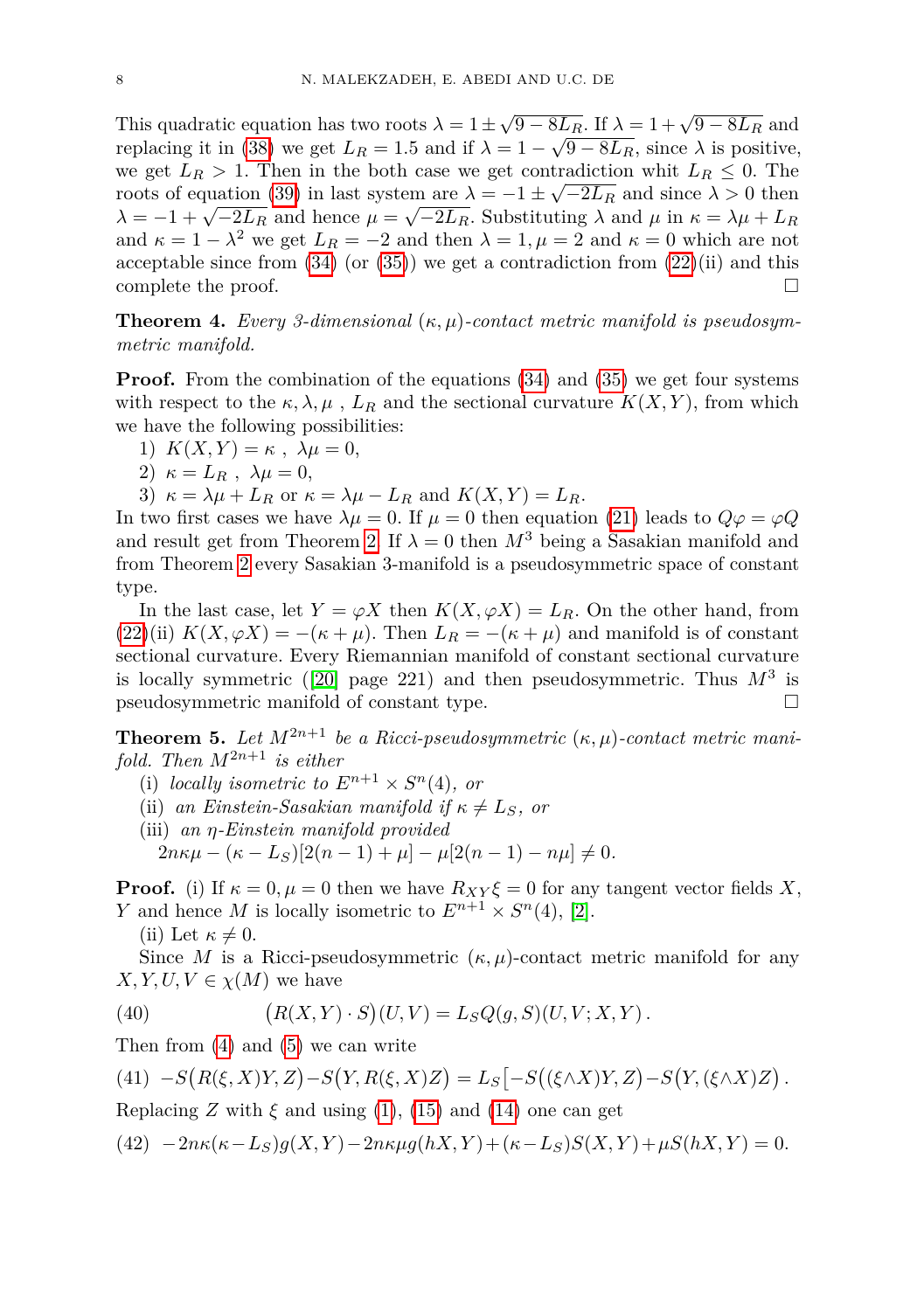If  $\mu = 0$  then since  $\kappa \neq 0, L_S$ , we get that the manifold is Einstein and then *M* is a Sasakian manifold ([\[26\]](#page-12-5) Theorem 5.2).

(iii) Suppose now that  $\kappa \neq 0, \mu \neq 0$ . Then, using the equation [\(19\)](#page-4-4) and [\(17\)](#page-4-5),  $\kappa \leq 1$ , we have

<span id="page-9-1"></span>(43) 
$$
S(hX,Y) = [2(n-1) - n\mu]g(hX,Y) - (\kappa - 1)[2(n-1) + \mu]g(X,Y)
$$

$$
+ (\kappa - 1)[2(n-1) + \mu]\eta(X)\eta(Y).
$$

Replacing equation [\(43\)](#page-9-1) in equation [\(42\)](#page-8-0) gives

<span id="page-9-2"></span>(44) 
$$
\{2n\kappa\mu - (\kappa - L_S)[2(n-1) + \mu] - \mu[2(n-1) - n\mu]\} g(hX, Y)
$$

$$
= \{-2n\kappa(\kappa - L_S) + (\kappa - L_S)[2(n-1) - n\mu] - \mu(\kappa - 1)[2(n-1) + \mu]\} g(X, Y)
$$

$$
+ \{(\kappa - L_S)[2(1 - n) + n(2\kappa + \mu)] + \mu(\kappa - 1)[2(n-1) + \mu]\} \eta(X)\eta(Y).
$$

From  $(19)$  and  $(44)$ , we get

$$
S(X, Y) = \alpha g(X, Y) + \beta \eta(X)\eta(Y)
$$

where

$$
\alpha = \frac{[2(n-1)+\mu][-2n\kappa(\kappa - L_S) + (\kappa - L_S)[2(n-1) - n\mu] - \mu(\kappa - 1)(2(n-1) + \mu)]}{2n\kappa\mu - (\kappa - L_S)[2(n-1) + \mu] - \mu[2(n-1) - n\mu]}
$$
  
+ 
$$
[2(n-1) - \mu n].
$$
  

$$
\beta = \frac{[2(n-1)+\mu][( \kappa - L_S)[2(1-n) + n(2\kappa + \mu) + \mu(\kappa - 1)(2(n-1) + \mu)]}{2n\kappa\mu - (\kappa - L_S)[2(n-1) + \mu] - \mu[2(n-1) - n\mu]}
$$
  
+ 
$$
[2(1-n) + n(2\kappa + \mu)].
$$

So, the manifold is an *η*-Einstein manifold with constant coefficients and the proof is complete.

#### 4. Weyl-pseudosymmetric (*κ, µ*)-contact metric manifolds

<span id="page-9-0"></span>In the present section our aim is to find the characterization of  $(\kappa, \mu)$ -contact metric manifolds satisfying the condition  $R \cdot C = L_C Q(g, C)$ .

**Theorem 6.** Let  $M^{2n+1}$ ,  $n > 1$  be a non-Sasakian  $(\kappa, \mu)$ -contact metric manifold. *If M is Weyl-pseudosymmetric manifold then either*  $\mu = 0$  *and then*  $L_C = \kappa$  *or*  $\mu = \frac{2n-1}{2n-2}$  *holds on M*.

**Proof.** Since *M* is a Weyl-pseudosymmetric then

<span id="page-9-3"></span>(45) 
$$
(R(X,Y) \cdot C)(U,V,W) = L_C Q(g, C)(U, V, W; X, Y).
$$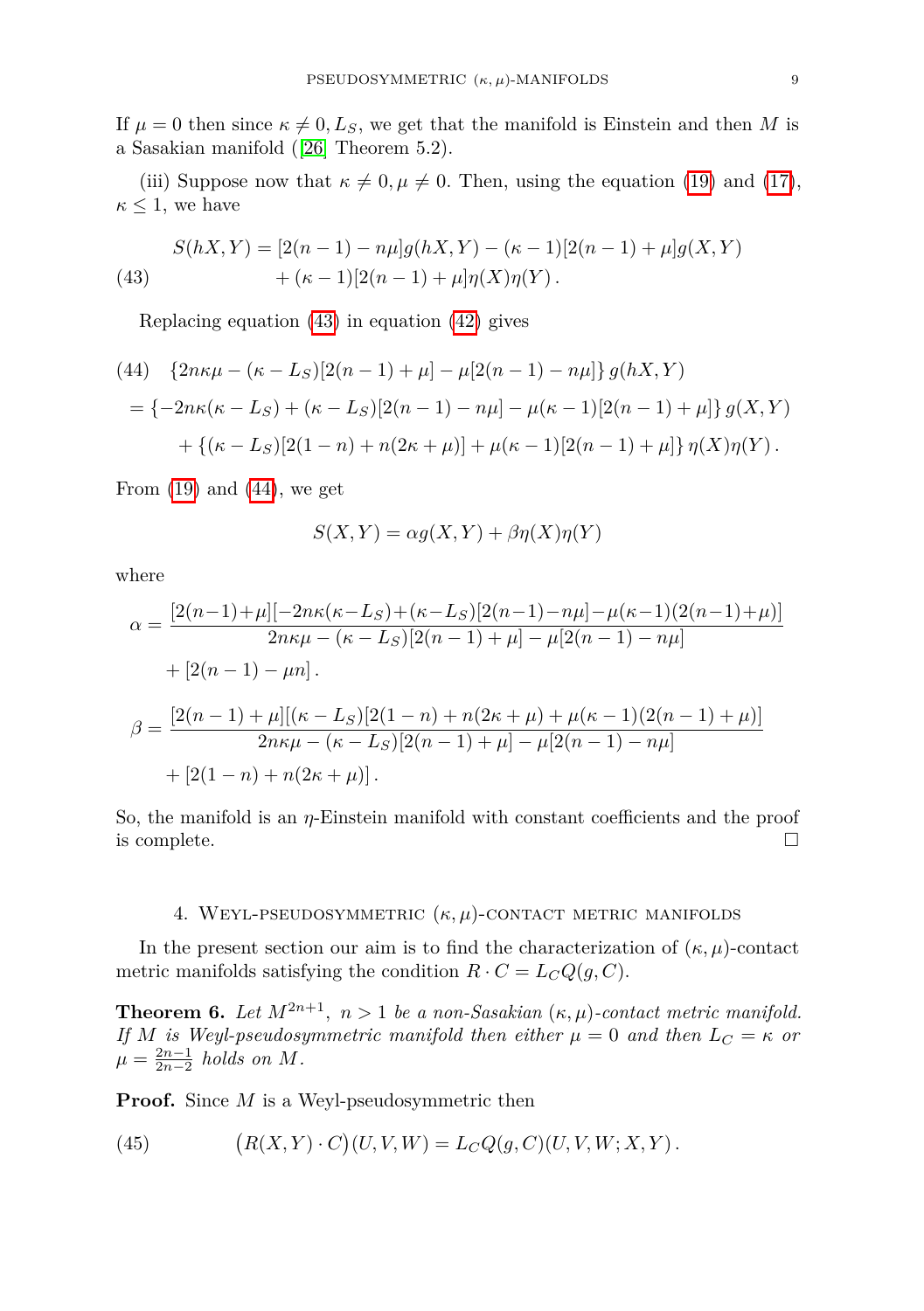Using  $(4)$  and  $(5)$  in  $(45)$  we can write

$$
R(X,Y)C(U,V)W - C\big(R(X,Y)U,V\big)W - C\big(U,R(X,Y)V\big)W
$$

$$
- C(U,V)R(X,Y)W
$$

$$
= L_C\big[(X \wedge Y)C(U,V)W - C\big((X \wedge Y)U,V\big)W
$$

$$
- C\big(U,(X \wedge Y)V\big)W - C(U,V)(X \wedge Y)W\big].
$$
(46)

<span id="page-10-0"></span>Replacing *X* with  $\xi$  and *Y* with *U* in [\(46\)](#page-10-0) we have

(47)  
\n
$$
R(\xi, U)C(U, V)W - C\big(R(\xi, U)U, V\big)W - C\big(U, R(\xi, U)V\big)W - C\big(U, V\big)R(\xi, U)W
$$
\n
$$
= L_C\big[(\xi \wedge U)C(U, V)W - C\big((\xi \wedge U)U, V\big)W - C\big(U, V\big)(\xi \wedge U)W\big].
$$

<span id="page-10-1"></span>Substituting (1) and (18) in (47) and taking the inner product with 
$$
\xi
$$
, we get  
\n
$$
(\kappa - L_C)g(U, C(U, V)W) + \mu g(hU, C(U, V)W) - (\kappa - L_C)g(U, U)g(C(\xi, V)W, \xi)
$$
\n
$$
- \mu g(hU, U)g(C(\xi, V)W, \xi) + \mu \eta(U)g(C(hU, V)W, \xi)
$$
\n
$$
- (\kappa - L_C)g(U, V)g(C(U, \xi)W, \xi) - \mu g(hU, V)g(C(U, \xi)W, \xi)
$$
\n
$$
+ \mu \eta(V)g(C(U, hU)W, \xi) + (\kappa - L_C) \eta(W)g(C(U, V)U, \xi)
$$
\n(48)

<span id="page-10-2"></span>Let  $U \in D(\lambda)$  and contraction of [\(48\)](#page-10-2) with respect to *U* we have

<span id="page-10-3"></span>(49) 
$$
(-2n\kappa + (1 - 2n)\lambda\mu + 2nL_C)g(C(\xi, V)W, \xi) = 0.
$$

Similarity for  $U \in D(-\lambda)$  and contraction of [\(48\)](#page-10-2) with respect to *U* we get

<span id="page-10-5"></span>(50) 
$$
(-2n\kappa - (1 - 2n)\lambda\mu + 2nL_C)g(C(\xi, V)W, \xi) = 0.
$$

Suppose  $\mu = 0$ . Then from the equation [\(49\)](#page-10-3) we obtain

(51) 
$$
(L_C - \kappa)g(C(\xi, V)W, \xi) = 0.
$$

If  $g(C(\xi, V)W, \xi) = 0$ . Using [\(20\)](#page-4-6), [\(11\)](#page-2-2) and straightforward computation, we have

$$
S(X,Y) = [2(n-1) - n\mu]g(X,Y) + [2(n-1)\mu]g(hX,Y) + [2(1-n) + n(2\kappa + \mu)]\eta(X)\eta(Y).
$$

<span id="page-10-4"></span>(52) 
$$
+ [2(1-n) + n(2\kappa + \mu)]\eta(X)\eta(Y).
$$

Comparing equation [\(52\)](#page-10-4) with [\(19\)](#page-4-4) one can get

$$
\mu = \frac{2n-1}{2n-2}
$$

and this is a contradiction. Then  $\kappa = L_C$ .

Suppose now that  $\mu \neq 0$  and substracting equations [\(49\)](#page-10-3) and [\(50\)](#page-10-5), we get

(54) 
$$
\lambda \mu g(C(\xi, V)W, \xi) = 0.
$$

But  $\lambda \mu \neq 0$  since  $\kappa < 1$  and  $\mu \neq 0$ . Hence  $g(C(\xi, V)W, \xi) = 0$  and then  $\mu = \frac{2n-1}{2}$  $\frac{2n-1}{2n-2}$ .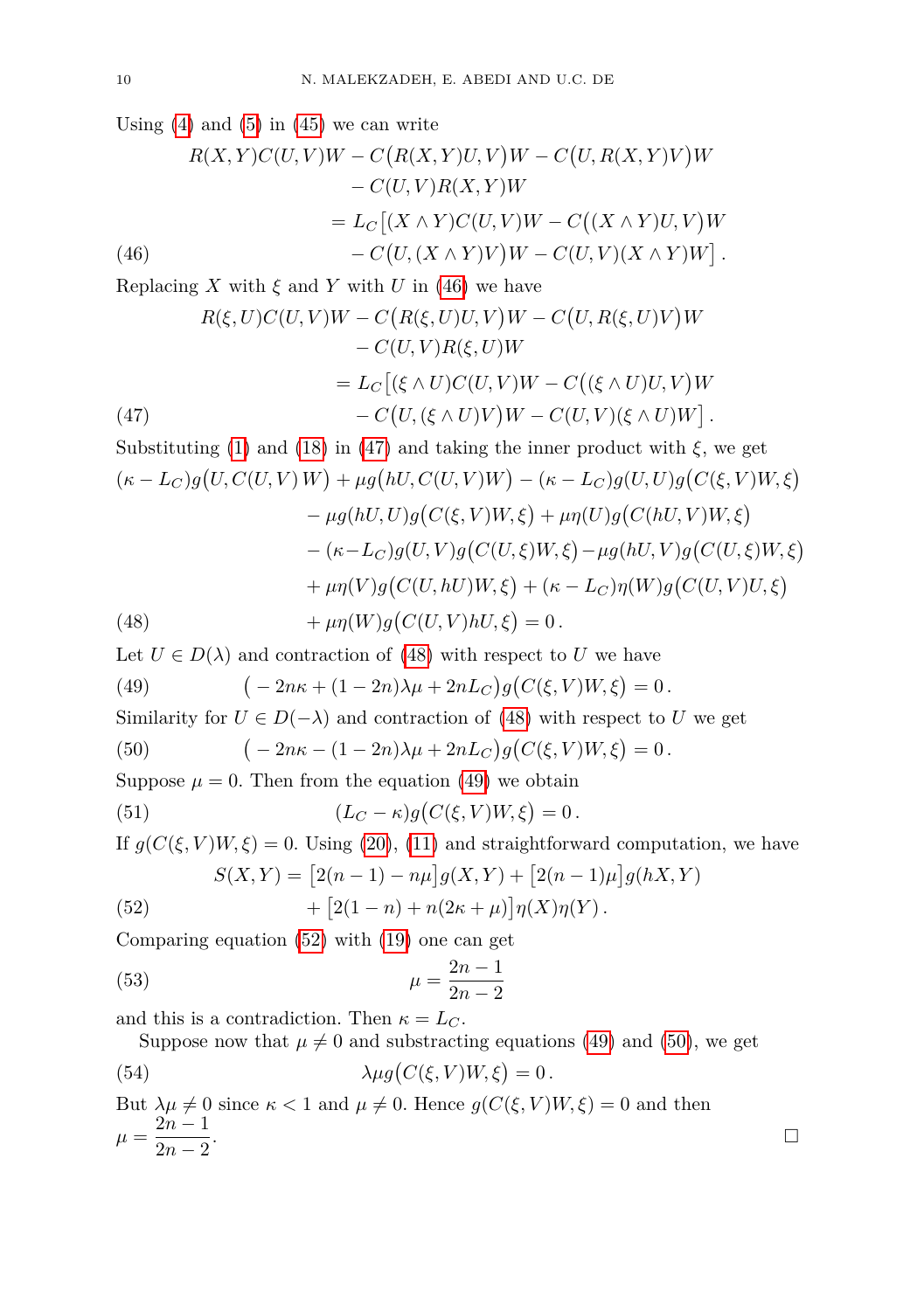Therefore we have the following corollary.

**Corollary 1.** If M be a Weyl-pseudosymmetric Sasakian manifold then either  

$$
L_C = 1 \text{ or } \mu = \frac{2n-1}{2n-2} \text{ holds on } M.
$$

**Proof.** Since *M* is Sasakian then  $\kappa = 1$  and  $\lambda = 0$ . From equation [\(49\)](#page-10-3) one can easily get the results.

**Acknowledgement.** The authors would like to thank the anonymous reviewers for very careful reading and many helpful comments which have improved this paper.

#### **REFERENCES**

- <span id="page-11-3"></span>[1] Belkhelfa, M., Deszcz, R., Verstraelen, L., *Symmetry properties of Sasakian space forms*, Soochow J. Math. **31** (2005), 611–616.
- <span id="page-11-12"></span>[2] Blair, D.E., *Contact manifolds in Riemannian geometry*, Lecture Notes in Math., Springer–Verlag, Berlin, 1976.
- <span id="page-11-11"></span>[3] Blair, D.E., Koufogiorgos, T., Papantoniou, B.J., *Contact metric manifolds satisfying a nullity condition*, Israel J. Math. **91** (1995), 57–65.
- <span id="page-11-7"></span>[4] Calvaruso, G., *Conformally flat pseudo–symmetric spaces of constant type*, Czechoslovak Math. J. **56** (2006), 649–657.
- <span id="page-11-0"></span>[5] Chaki, M.C., Chaki, B., *On pseudosymmetric manifolds admitting a type of semisymmetric connection*, Soochow J. Math. **13** (1987), 1–7.
- <span id="page-11-8"></span>[6] Cho, J.T., Inoguchi, J.-I., *Pseudo–symmetric contact 3–manifolds*, J. Korean Math. Soc. **42** (2005), 913–932.
- [7] Cho, J.T., Inoguchi, J.-I., Lee, J.-E., *Pseudo–symmetric contact 3–manifolds. III*, Colloq. Math. **114** (2009), 77–98.
- [8] Defever, F., Deszcz, R., Verstraelen, L., *On pseudosymmetric para–Kähler manifolds*, Colloq. Math. **74** (1997), 253–260.
- [9] Defever, F., Deszcz, R., Verstraelen, L., Vrancken, L., *On pseudosymmetric spacetimes*, J. Math. Phys. **35** (1994), 5908–5921.
- <span id="page-11-2"></span>[10] Deszcz, R., *On Ricci–pseudo–symmetric warped products*, Demonstratio Math. **22** (1989), 1053–1065.
- <span id="page-11-1"></span>[11] Deszcz, R., *On pseudosymmetric spaces*, Bull. Soc. Math. Belg. Sér. A **44** (1992), 1–34.
- <span id="page-11-9"></span>[12] Gouli-Andreou, F., Moutafi, E., *Two classes of pseudosymmetric contact metric 3–manifolds*, Pacific J. Math. **239** (2009), 17–37.
- <span id="page-11-10"></span>[13] Gouli-Andreou, F., Moutafi, E., *Three classes of pseudosymmetric contact metric 3–manifolds*, Pacific J. Math. **245** (2010), 57–77.
- <span id="page-11-6"></span>[14] Hashimoto, N., Sekizawa, M., *Three-dimensional conformally flat pseudo–symmetric spaces of constant type*, Arch. Math. (Brno) **36** (2000), 279–286.
- [15] Kowalski, O., Sekizawa, M., *Local isometry classes of Riemannian 3–manifolds with constant Ricci eigenvalues*  $\rho_1 = \rho_2 \neq \rho_3$ , Arch. Math. (Brno) **32** (1996), 137–145.
- <span id="page-11-4"></span>[16] Kowalski, O., Sekizawa, M., *Three–dimensional Riemannian manifolds of c–conullity two*, World Scientific (Singapore–New Jersey–London–Hong Kong) (1996), Published as Chapter 11 in Monograph E. Boeckx, O. Kowalski, L. Vanhecke, Riemannian Manifolds of Conullity Two.
- <span id="page-11-5"></span>[17] Kowalski, O., Sekizawa, M., *Pseudo–symmetric spaces of constant type in dimension three–elliptic spaces*, Rend. Mat. Appl. (7) **17** (1997), 477–512.